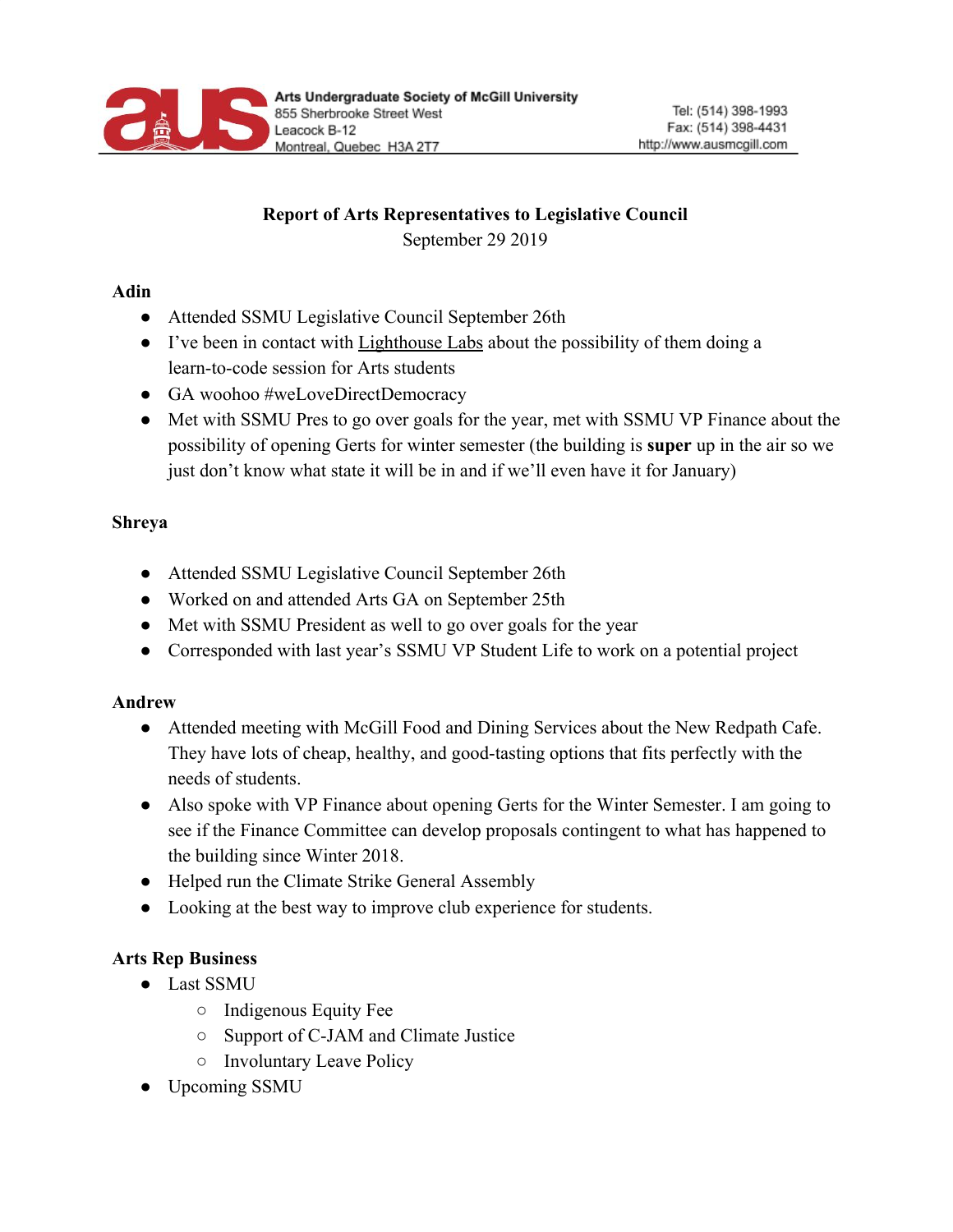- Motion for Moratorium on Fee Referendums until McGill divests from fossil fuels (see attached) (**please give us feedback!**)
- Motion to change Senate and SSMU election proceedings

Respectfully submitted, Adin Chan, Andrew Chase, Shreya Dandamudi Arts Representatives to SSMU [artsrep1@ssmu.ca](mailto:artsrep1@ssmu.ca) [artsrep2@ssmu.ca](mailto:artsrep1@ssmu.ca) [artsrep3@ssmu.ca](mailto:artsrep1@ssmu.ca)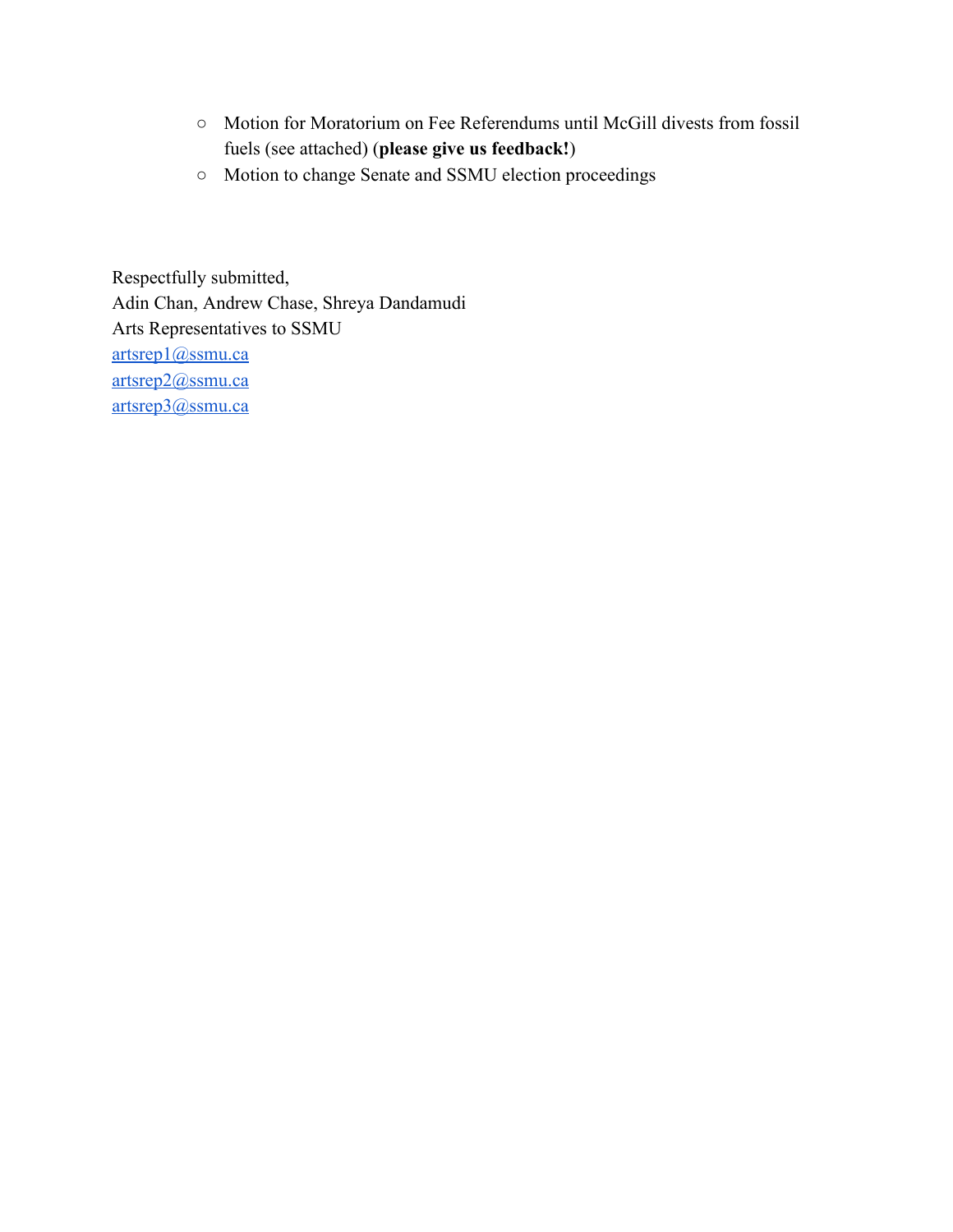#### APPENDIX A

### NOTICE OF MOTION REGARDING POLICY ON MORATORIUM ON MCGILL FEES UNTIL FOSSIL FUEL DIVESTMENT 2019-09-26

**WHEREAS**, the climate crisis is the most pressing issue faced by our generation;

**WHEREAS**, the fossil fuel industry, through its exacerbation of the climate crisis, undeniably causes grave social injury;

**WHEREAS**, the Students' Society of McGill University ("the Society")'s Constitution declares our commitment "to demonstrating leadership in matters of human rights, social justice, and environmental protection $1$ ";

**WHEREAS**, the Society's Climate Change Policy outlines our commitment towards fossil fuel divestment and associated advocacy efforts<sup>2</sup>;

**WHEREAS***,* the present climate crisis and fossil fuel extraction have, and will continue to, disproportionately affect marginalized communities who have contributed least to global carbon emissions<sup>3</sup>;

**WHEREAS,** the Society updated its Equity Policy<sup>4</sup> at its April 5, 2018 meeting of the Legislative Council and is committed to recognizing and challenging current and historical processes of oppression;

**WHEREAS**, the McGill University Board of Governors' Committee to Advise on Matters of Social Responsibility (CAMSR) is currently re-considering the matter of divestment from fossil fuels, and is expected to present a recommendation to the Board of Governors by the end of the calendar year;

**WHEREAS**, CAMSR's previous rejections of divestment from the top 200 fossil fuel companies worldwide $^{\rm 5~6}$  raise concerns over their unwillingness to consider student voices and community feedback, and therefore points to the need for student-led pressure;

**WHEREAS**, monies held by public institutions ought to serve the public interest, which stands opposed to financially supporting fossil fuel companies whose lobbying and extraction activities are directly responsible for the greatest existential threat humanity has faced to date;

<sup>1</sup> <https://ssmu.ca/wp-content/uploads/2019/08/SSMU-Constitution-2017-11-10.pdf?x21981>

<sup>2</sup> <https://ssmu.ca/wp-content/uploads/2019/03/F.-Climate-Change-Policy-2018-2019-02-07.pdf?x21981> <sup>3</sup> [https://report.ipcc.ch/sr15/pdf/sr15\\_spm\\_final.pdf](https://report.ipcc.ch/sr15/pdf/sr15_spm_final.pdf)

<sup>4</sup>[https://ssmu.ca/wp-content/uploads/2018/04/Motion-Regarding-the-SSMU-Equity-Policy-2018-APPROVED-201](https://ssmu.ca/wp-content/uploads/2018/04/Motion-Regarding-the-SSMU-Equity-Policy-2018-APPROVED-2018-04-05.pdf?x26516) [8-04-05.pdf?x26516](https://ssmu.ca/wp-content/uploads/2018/04/Motion-Regarding-the-SSMU-Equity-Policy-2018-APPROVED-2018-04-05.pdf?x26516)

<sup>5</sup> <https://drive.google.com/file/d/0B2Hz6vYJVRqUT0Y5dUxJTHd5M3c/view?usp=sharing>

<sup>6</sup> [https://www.mcgill.ca/boardofgovernors/files/boardofgovernors/gd15-44\\_camsr\\_report\\_0.pdf](https://www.mcgill.ca/boardofgovernors/files/boardofgovernors/gd15-44_camsr_report_0.pdf)